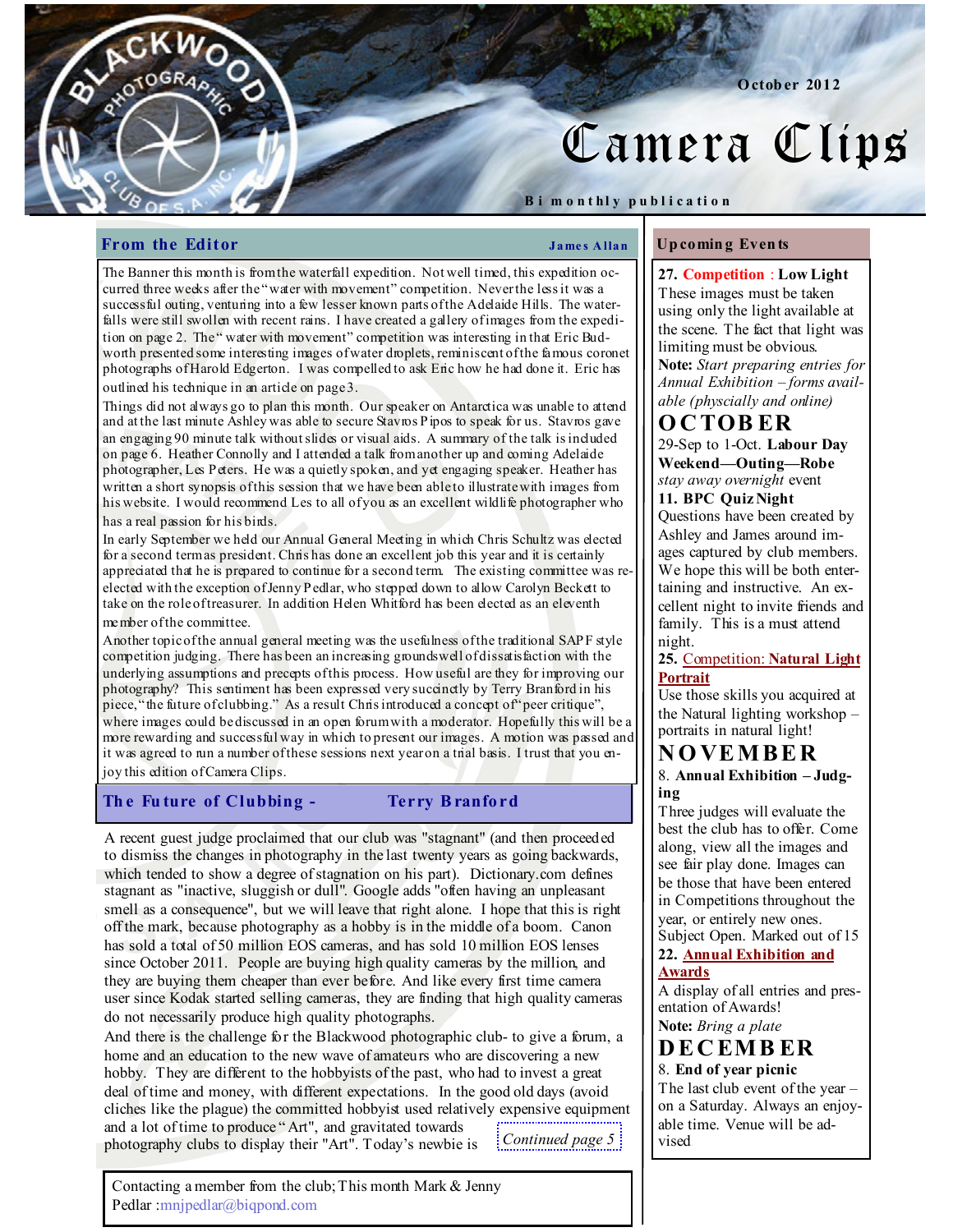# Picture Gallery—Waterfall Expedition

















On Sunday the 9th of September we held an impromptu expedition to visit 3 waterfalls in an afternoon. We only managed to visit 2 of the planned waterfalls. The photographs however tell a different story. They suggest that perhaps we had seen a half dozen different falls.

I guess this is a product of the variation in of technique used by the different club members. Heather Connolly has used a very fast shutter speed to freeze the motion of the water in her shot. Mark Swain on the other hand had used a very long exposure to give a misty feel to his waterfall. In my photo the blurred water has a more textured look. I used an in between shutter speed. Joe has moved back from the fall and taken a vertical portrait that shows the water as it moves away from the waterfall. Graham on the other hand has come in close with a horizontal landscape perspective, showing only a small area of the whole fall. It is interesting what a range of effects are possible. You can see that the terrain was quite steep. Chris parked his car on a disused forestry track and is seen perching his tripod on a rock just centimetres from the rivers surface. Heather has caught me rising like a water sprite from the midst of the river with a look of intense concentration, (although my lens cap has not yet been removed from the camera).

Despite a tortuous route through the Adelaide Hills most club members enjoyed the expedition and were rewarded with an excellent range of photos. It was also informative as we all tried new and different techniques.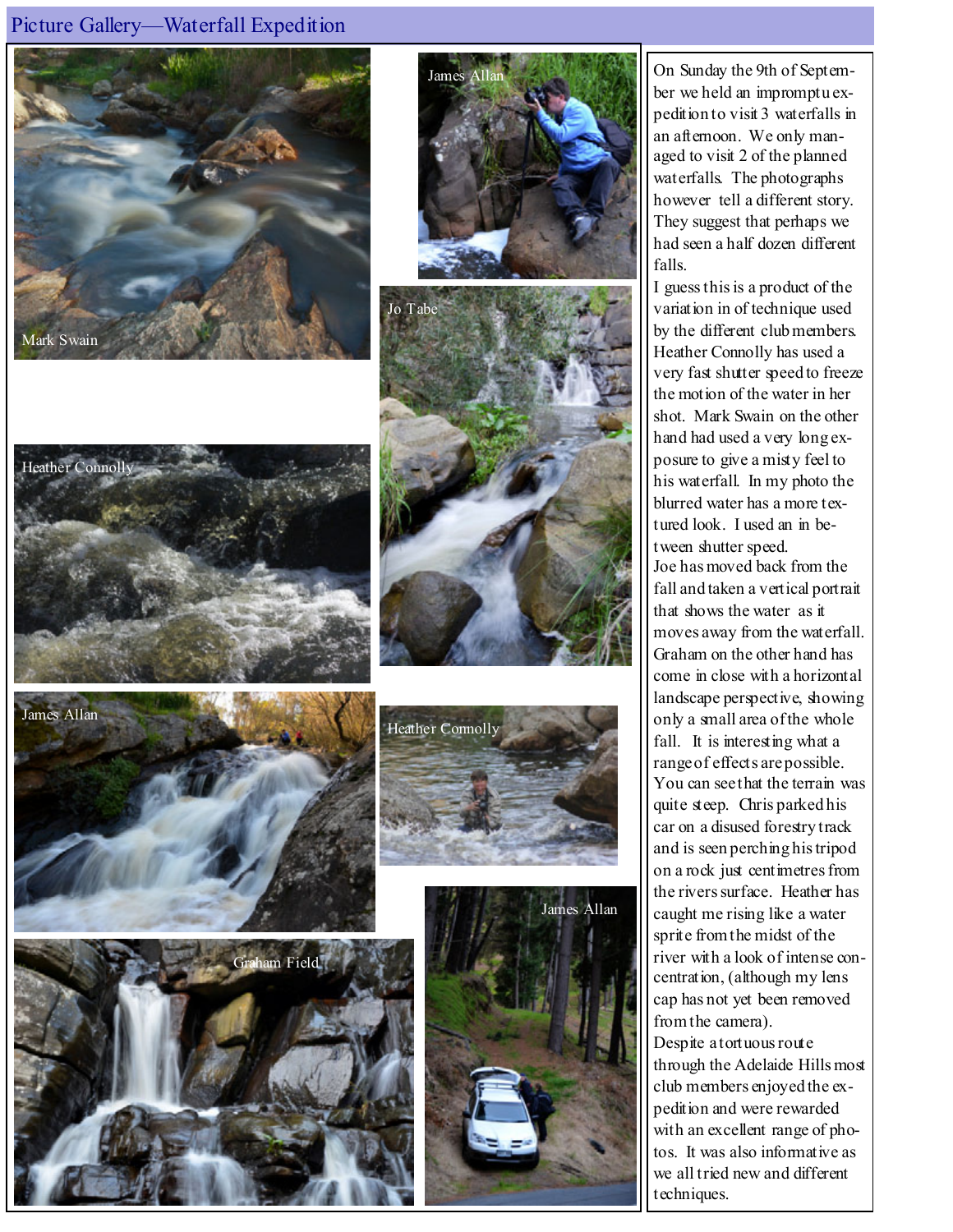# How I did it-Eric Budworth

In reply to James's request as to how I took the pictures of the water droplets, find the following a brief of my  $effo$   $\hat{r}$ s;

As a result of the recent club competition "Water with Movement" I was driven to replicate the type of shots I'd seen in magazines of the impact of liquids on other liquids or hard surfaces. James reminded methat it was Harold Edgerton who pioneered this form of photography. Some say he invented it, however I prefer to say he discovered another way of achieving it as Eadweard Muybridge had successfully proved that a horse has all four feet off the ground at sometime during galloping much earlier in 1879.

To achieve my results I used the following :- A Tefon coated frypan; a D SLR; 2 Tripods (one for a flashgun) ; a flashgun; a sync, lead; a small squeeze bottle for dropping the water; a white cardboard reflector and extra water to partially fill the frypan.

I then set the following :-

Flash set to Auto and 100 ISO

Camera set to Manual with focus also set to Manual.

Lens if Auto-Focus set to Manual

Lens aperture set to  $\mathcal B$ . (adjust this setting after checking results on your camera LCD)

Set the focus point at where the droplet is expected to impact on the water. Stand something small in the water and focus your lens on this, if you use your lens on Auto-Focus to set this, after it's locked on to the focus then switch to manual focus.

Switch your camerato Continuous Drive (motor drive) and select the fastest flash sync, speed the camera can use. Set

the camera on the tripod and place the flash to one side of the frypan and the reflector on the other side see sketch. Keep the flash out of shot but as close to the frypan as possible. This is because you need the flash to be able to keep up with the camera's motor drive. If your flash gun has a manual setting where by you can select the output set this to a low setting of around  $1/8^*$  output this should help keep up with the camera.

Next is the fun bit, with one hand holding the squeeze container and the other hand pressing the camera's shutter button gently squeeze the bottle and at the same time hold the shutter

button, try to start the camera just ahead of the waterdrop falling from the squeeze bottle and then.... best of luck !!! You'll get a lot of misses but hopefully you'll get some success. Thank God for Digital Photography at least you can check your failures for no cash outlay.

A fer taking my shots I found an article on a similar vein in the August Issue No.158 of "Digital Photo" magazine which is currently available in the newsagents this magazine has a pictorial description as well as a video tutorial on the accompanying CD. Worth a look I believe.



Regards Eric.





### Harold Edgerton

"Edgerton invented ultra-high-speed and stop-action photography (1931). Before long, Edgerton's astonishing photographs of everyday events were winning him acclaim around the world. His "Coronet" milk drop photo was featured in the New York Museum of Modern Art's first photography exhibit (1937). In time, Edgerton would capture images of athletes competing (1938), hummingbirds hovering (1953), bullets bursting balloons (1959), and blood coursing through capillaries  $(1964)$ ".



Hi James,

 I'll see what I can cobble something together. As for comparing my sh ot with the famo us Harold Edgerton, Well.... while the end results may be similar the equipment u sed is as d ifferent as chalk and cheese ! He used a pipette on a stand and set it to drip a t a preset rate whilst he then operated the movie camera. He then selected a particular single frame from hundreds to disp lay his "Coronet Sho t". This is not to say his efforts were revolutionary they were and set in mo tion a whole new way of showing images which the eye cannot capture as well as assistin g the scientific world. Where as I had to drop the water using one hand while opera ting the camera with the other, The camera was set to motor drive but only able to run 4 frames at a time when set to RAW before the buffer was full.

 His camera was a movie camera capable of shooting hu ndreds or thousands of frames a second and using a so phisticated air strobe flash. The movie camera he used may have been of the revolving prism o r mirror type...I'm not certain in that regard.

I'll see what I can do to give a good descrip tion of the procedure.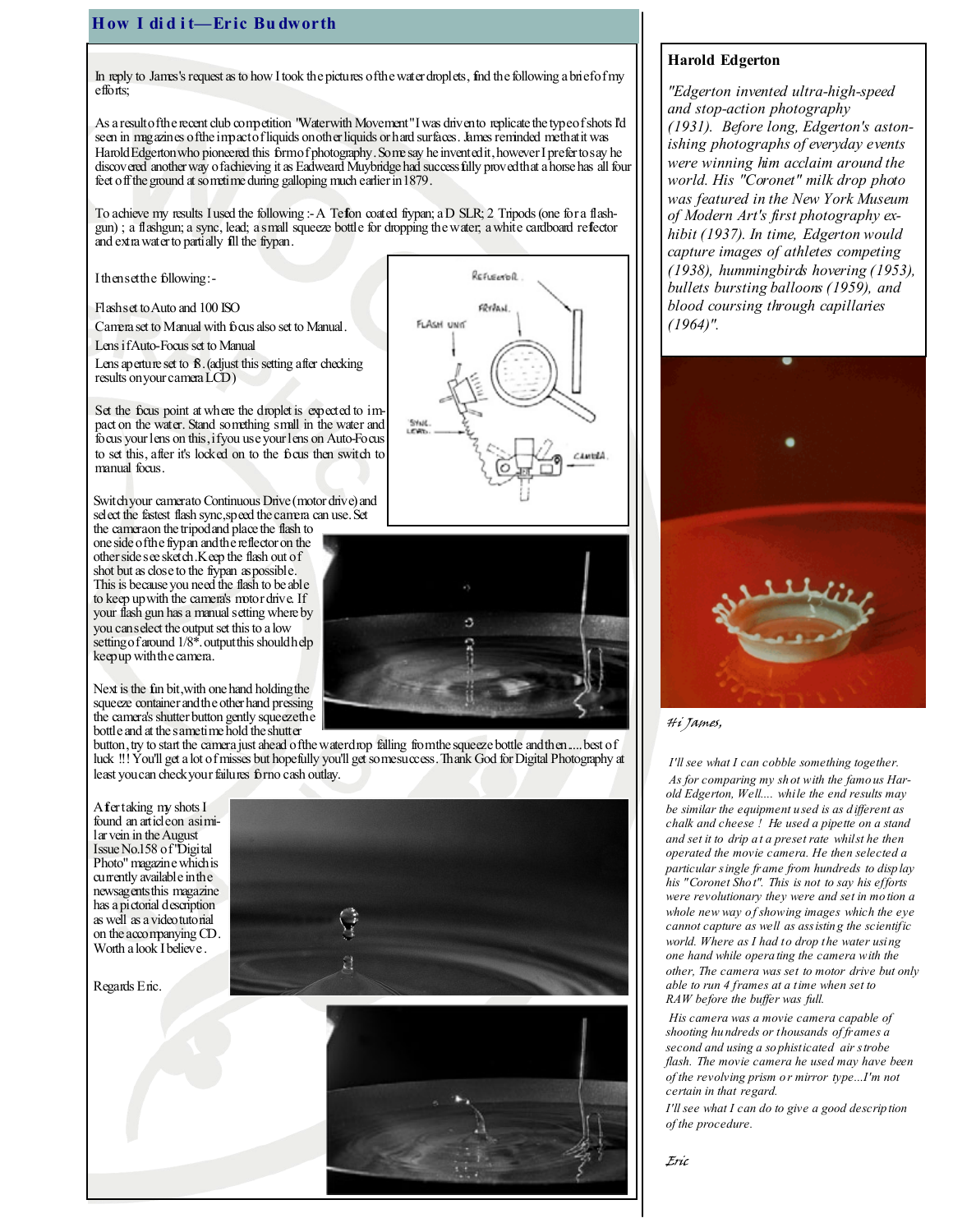## Les Peters-Wild Life Photographer - Heather Connolly



James Allan and I attended the July meeting of Birds S.A. where wildlife photographer Les Peters gave an excellent presentation to a very large audience. He is to be admired, as his technical expertise shows that he does not miss much, or have failures like most of us. He obviously visits bird habitats over a wide area of South Australia, and beyond. His first message is, to wait for the bird to come to you. You cannot crash around the bush and get quick shots. Walking with a group even is not often successful. Les uses a tripod, with a ball head, where it is practical to carry one. He demonstrated the difference between images with or without, and indicates this on his files. He uses a Nikon D300, Nikor lenses and sometimes an extender. We were surprised that he uses flash for the closer images, to get more saturated colours, and to get a highlight in the eye. The images did sometimes include background that our purists would criticise, but hey--where do birds live? One of the most frequented sites is the Laratinga Wet-lands at Mt Barker. I have been there twice and James has now had a look. It is an impressive place. Les has an Adelaide Hills garden, and it is there that many birds are photographed. It is very important to observe the regular life habits of birds, and at home is the best place to do this.

We are so fortunate to have our birds, and sad to see their demise when progress moves our lives.

Heather Connolly

You can visit a gallery of Les's images at the following web address,

# http://www.murrundi.org/

Les did not dwell on the technical side of his photography, preferring to tell anecdotes of the birds and how he found them. He was endlessly captivating as he told of the interactions between bird and photographer. Many of the photos and anecdotes are reproduced at Les's blog on his web page. Feel free to explore this site. I was particularly impressed by the quality of detail in his shots. Les boasts that you can count every feather on the birds body. This extends even to his flying birds, where he uses very fast shutter speeds to freeze the motion.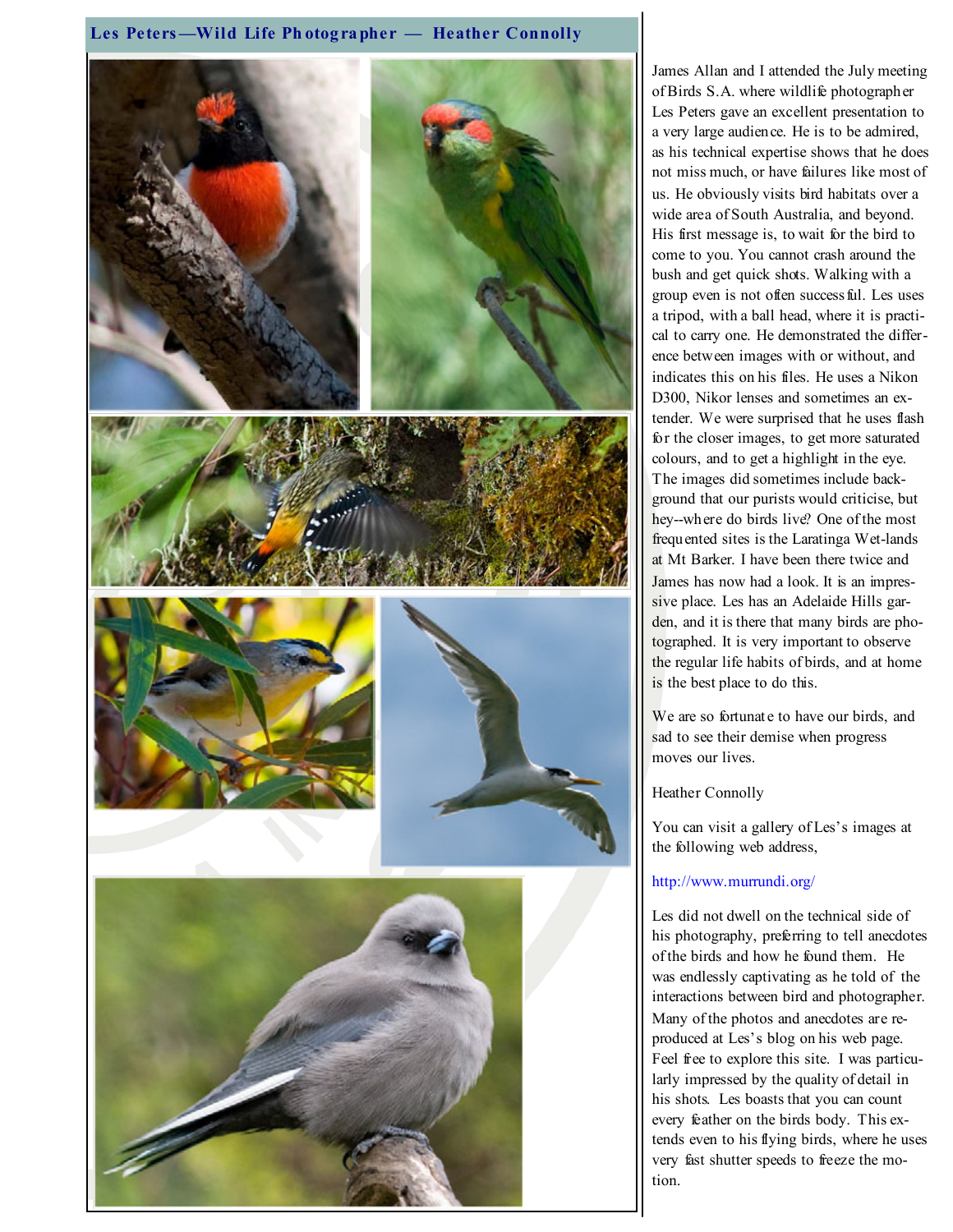# The Future of Clubbing - Terry Branford

more plebeian in their expectations- they merely aim to produce "good photos".

This leads us to the situation where prospective hobbyists sit in on a BPC judging session to hear a critic pass judgement on a series of photographs as to whether or not they are good examples of "Art photography". I am sure that our newbie's can see the potential of learning a lot in these sessions, but when the comment on each print is merely a "like/don't like" and a score, it must seem like a waste of time. If they came back to the club for the workshop sessions, I am sure that they would be impressed, but alas, Yorick, we have lost them by then.

What can we do to broaden the appeal of the BPC? I would suggest that the format of the judging sessions needs a few changes. Rather than leaving the judge to work in a vacuum, we should formalise the process and treat it more like an assessment of skills in a professional situation. An aspiring photographer should offer examples of their work for critique based on defined standards-a good/bad score is not acceptable, reasons must be given. This would turn the session into a learning experience for everyone, as each photo is discussed and evaluated, and even newcomers to the group would be shown a new level to aim at.

The assessment guidelines are open to discussion, but I would suggest that as a start all entries should be judged against two criteria- choice of subject and technique- with an overall score the sum of the two. This would give the judge plenty of scope to appraise the subject, capture of the photograph -including use of the lens, the camera, lighting, and perspective (camera positioning) - and processing of the image. The judge would know that they would be expected to comment on all of these aspects, and base their assessment on their comments (not "the lightings brilliant, cropping good, colour great, but it only gets a 2 because I've got indigestion).

This is variation of the old argument as to whether a photo should be judged on its merits or against the yardstick of "Art Photography". I would suggest that both are correct. It is time to realise many new age photographers choose not to photograph conventional "Art", but that their technique may be good even though their choice of subject matter may not, and vice-versa. This should all be recognised by the judge, and I look forward to interesting and educational judging sessions if it happens.





Which makes the better picture- balance or content?





Should all crops be symmetrical?

Which is the best lens choice?

Examples from the book "Picture Perfect Practice" by Roberto Valenzuela.